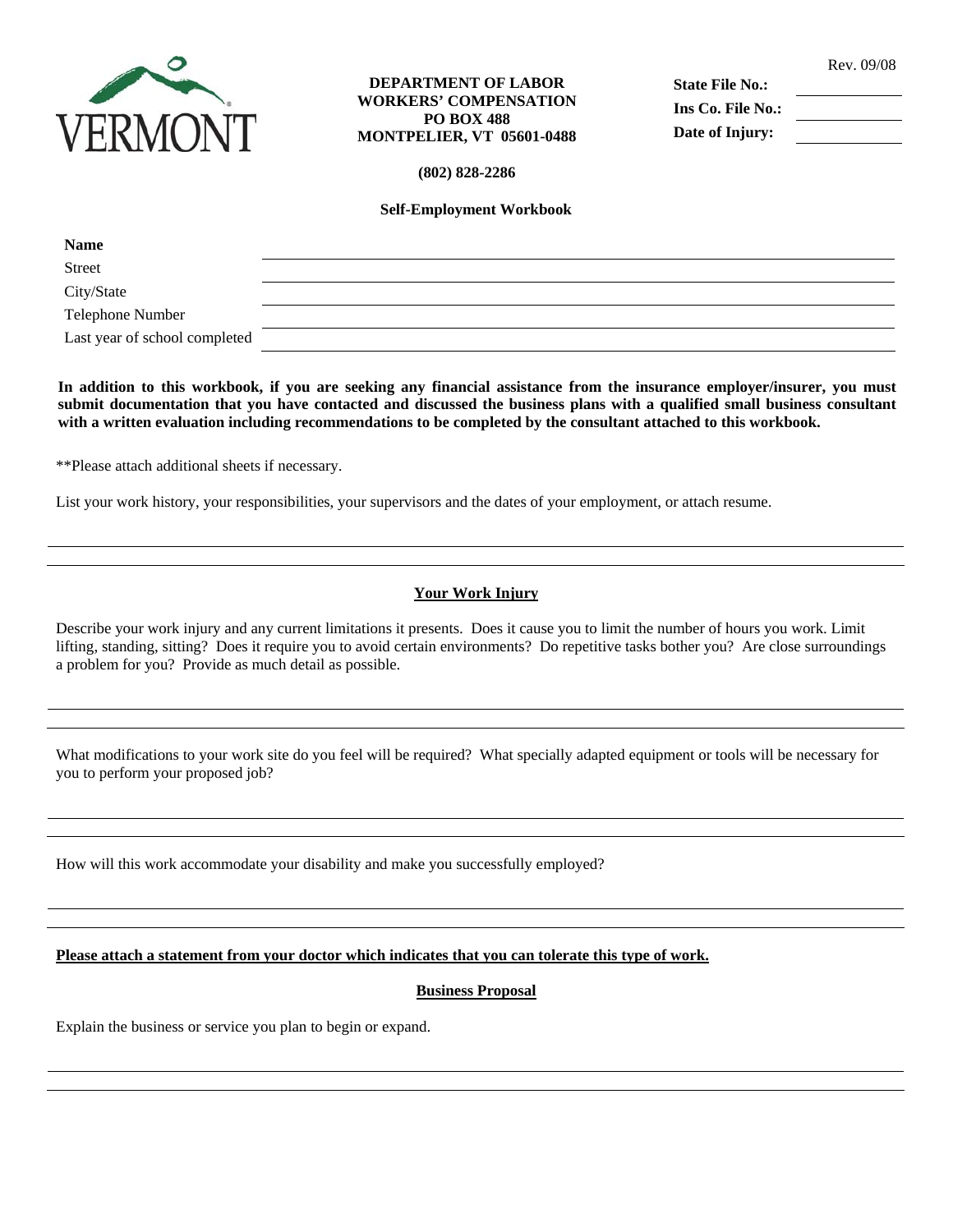List qualifications, experience or training beyond your educational experience which you feel enables you to enter this business and be successful.

List money or property you plan to contribute to your proposal.

#### Zoning Regulations

Explain your status with respect to 24 VSA 91 – your local and state zoning regulations.

#### Trade Name Registration

Per 11 VSA 15 §1621 is your business recorded with the Secretary of State and the town clerk's office in the town in which your business is located?

No No

Employees

If you intend to employ people, describe your state and federal responsibilities as an employer.

Recordkeeping

Explain your proposed method of recordkeeping.

#### Market Survey

Describe your potential customers in generic terms. Describe your competition, their years of service, and proximity to your proposed business.

#### **Insurance**

Describe what type(s) of insurance you intend to carry, the limits and the premium costs.

# Advertising Plan

Explain the forms of advertising you intend to use, the frequency of advertising and the total cost.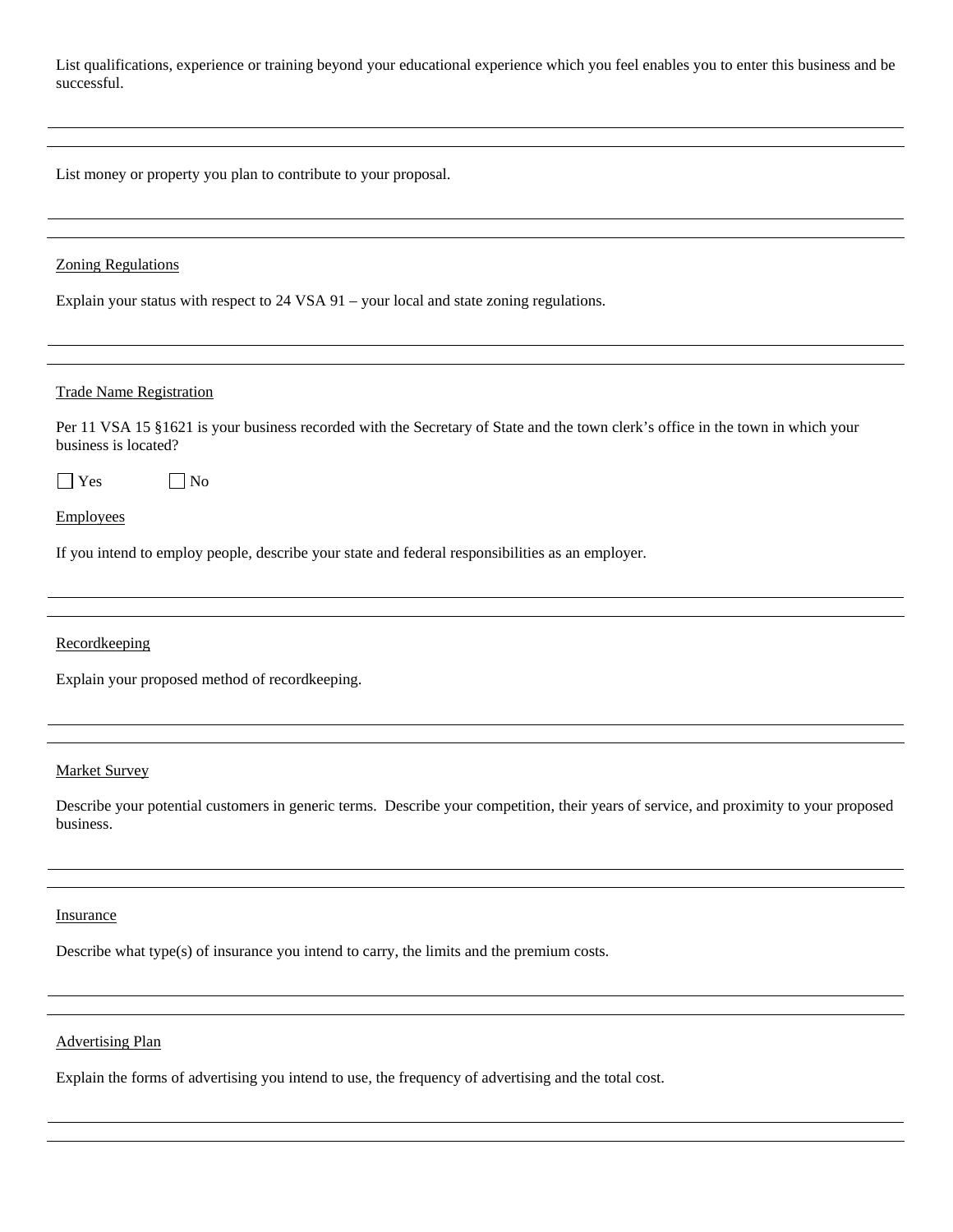# **Personal Financial Information**

| <b>Gross Monthly Income</b>                                       |                         | <b>Gross Monthly Expenses</b>  |                          |
|-------------------------------------------------------------------|-------------------------|--------------------------------|--------------------------|
| Applicant's Income                                                | \$                      | Home mortgage or rent          | \$                       |
| Spouse's Income                                                   | \$                      | Home improvements              | \$                       |
| Dividend/Interest                                                 | \$                      | Home/Apartment Insurance       | \$                       |
| Rental Income                                                     | \$                      | <b>Owner/Renter Insurance</b>  | \$                       |
| Social Security                                                   | $\sqrt{2}$              | <b>Property Taxes</b>          | $\sqrt{\frac{2}{3}}$     |
| Welfare                                                           | $\overline{\$}$         | Electric                       | $\sqrt{\frac{2}{3}}$     |
| <b>Unemployment Insurance</b>                                     | $\overline{\$}$         | Heating                        | \$                       |
| Workers' Compensation                                             | $\sqrt{2}$              | Water/Sewer                    | $\sqrt{\frac{2}{3}}$     |
| VA Income                                                         | $\sqrt[6]{\frac{1}{2}}$ | Telephone                      | $\sqrt{\ }$              |
| Miscellaneous Monthly Income                                      | $\overline{\$}$         | Motor Vehicle Loans            | $\sqrt{\ }$              |
|                                                                   |                         | Motor Vehicle Insurance        | $\sqrt{\ }$              |
|                                                                   |                         | Food Expense                   | \$                       |
|                                                                   |                         | <b>Clothing Expense</b>        | \$                       |
|                                                                   |                         | Medical Insurance              | $\overline{\mathcal{L}}$ |
|                                                                   |                         | Dental Insurance               | $\frac{\$}{\$}$          |
|                                                                   |                         | Child Care                     |                          |
|                                                                   |                         | <b>Credit Cards</b>            |                          |
|                                                                   |                         | Miscellaneous Monthly Expenses | $\overline{\mathcal{S}}$ |
| <b>Total Monthly Income</b>                                       | \$                      | <b>Total Monthly Expenses</b>  | \$                       |
|                                                                   |                         |                                |                          |
| <b>Personal Assets</b>                                            |                         |                                |                          |
| All Checking Account Balances (List Each Bank)                    |                         | \$                             |                          |
|                                                                   |                         |                                |                          |
|                                                                   |                         |                                |                          |
|                                                                   |                         |                                |                          |
| All Savings Account Balances (List Each Bank)                     |                         | \$                             |                          |
|                                                                   |                         |                                |                          |
|                                                                   |                         |                                |                          |
|                                                                   |                         |                                |                          |
| Total Real Estate Value (List Each Property)                      |                         | \$                             |                          |
|                                                                   |                         |                                |                          |
|                                                                   |                         |                                |                          |
| Total Auto Value (List Each Vehicle)                              |                         | \$                             |                          |
|                                                                   |                         |                                |                          |
|                                                                   |                         |                                |                          |
| <b>Total Household Property</b>                                   |                         | \$                             |                          |
| Total Miscellaneous Assets (List only those in excess of \$500 on |                         | $\overline{\mathbb{S}}$        |                          |
| a separate page)                                                  |                         |                                |                          |
|                                                                   |                         |                                |                          |
| <b>TOTAL ASSETS</b>                                               |                         | \$                             |                          |
| Personal Liabilities                                              |                         |                                |                          |
|                                                                   |                         |                                |                          |
| Balance on car(s)<br>Balance on home                              |                         | \$<br>\$                       |                          |
| <b>Balance on loans</b>                                           |                         |                                |                          |
|                                                                   |                         |                                |                          |
| <b>TOTAL LIABILITIES</b>                                          |                         | \$                             |                          |

Describe each debt by lien holder. Include any other debts.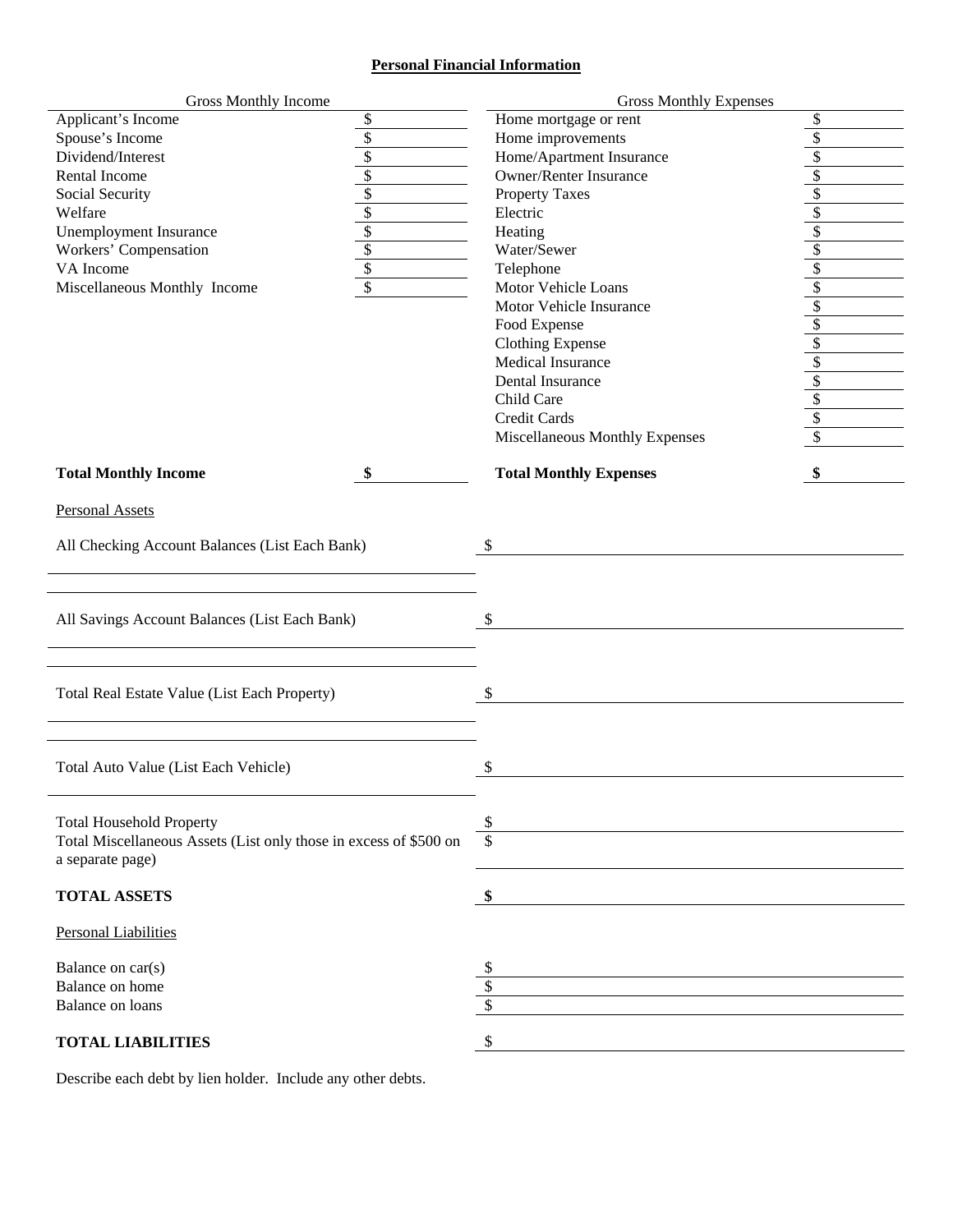### **Fixed Monthly Expenses for the Business**

| Item                         | Amount |
|------------------------------|--------|
| Mortgage or rent             |        |
| Loans                        |        |
| Heat                         |        |
| Electricity                  |        |
| Water                        |        |
| Sewer                        |        |
| Telephone                    |        |
| Insurance                    |        |
| Transportation               |        |
| Advertising                  |        |
| Accounting/Legal Fees        |        |
| Salaries (Self and Others)   | Φ      |
| <b>Replacement Stock</b>     |        |
| Taxes                        |        |
|                              |        |
| TOTAL MONTHLY FIXED EXPENSES | \$     |

Indicate the total amount required to adequately finance the business' start-up as itemized in this Self-Employment Workbook.

Indicate the extent to which you will incur extraordinary costs as a result of your work injury that are distinguishable from the ordinary costs associated with the proposed business venture, such as the cost of modified equipment and/or assistive technology.

Indicate the availability of financing from other sources.

# **Requested Services**

Thoroughly describe all the services or equipment that you are requesting.